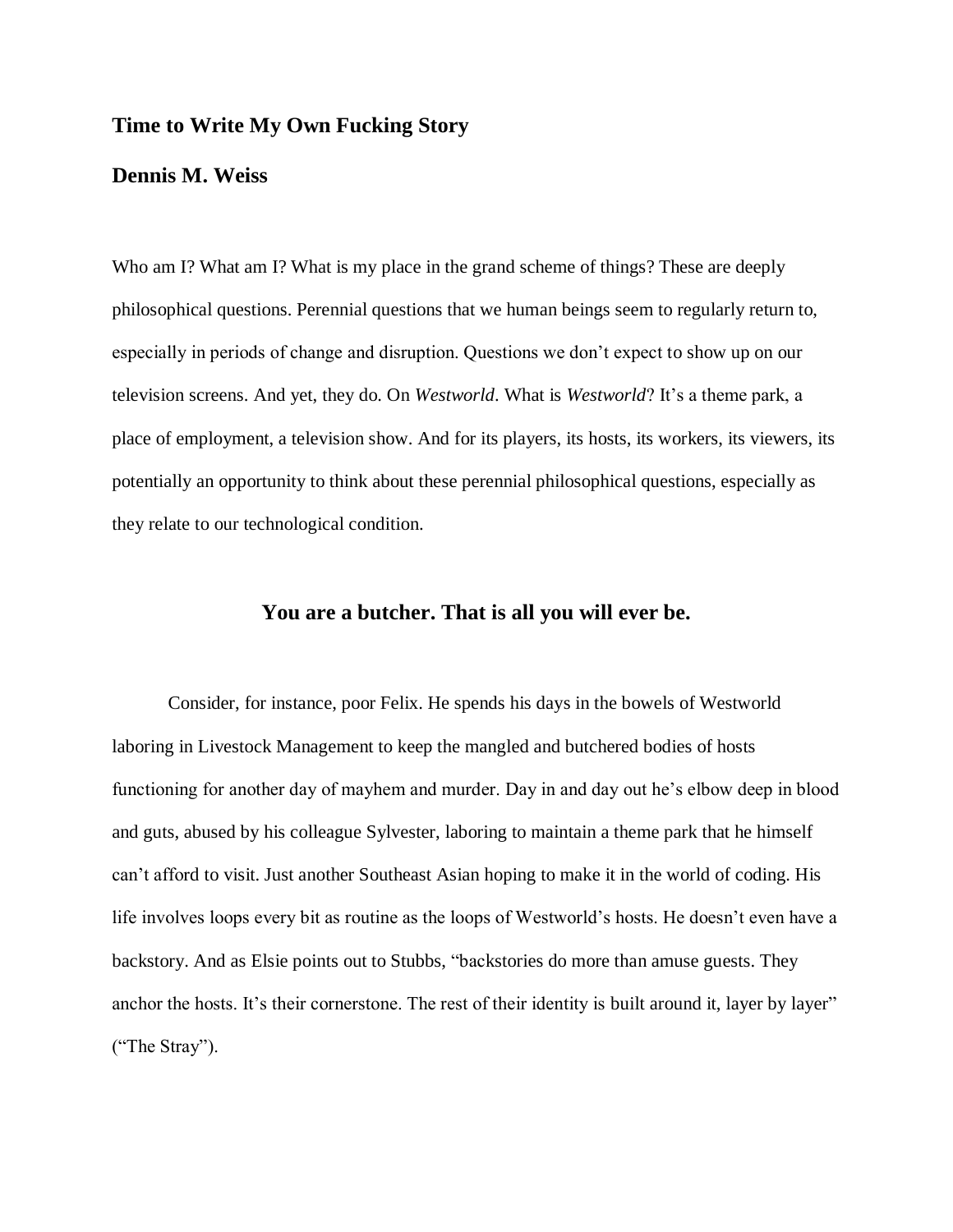Lacking even a backstory, Leonardo Nam, the actor portraying Felix, had to write his own, as Nam reported to the website awardsdaily.com. "I think [Felix] is someone that lives in a barracks and takes care of things. He has a little plant that is forbidden. He has lots of things that he's working on secretly as he treasures privacy. I think there is an element of him being there a long, long time. His work is his freedom." Felix is a mere cog working away in the subterranean levels of Westworld to keep it functioning. He's an everyman. But he aspires for more. He's stolen a mechanical bird and is trying to learn how to code and get it to fly. Sylvester mocks his plan.

Whoa, whoa, whoa. Is that your ace plan? You're gonna fix up a birdie and get yourself a promotion? You're not a fucking ornithologist. And you're sure as hell not a coder. You are a butcher. That is all you will ever be. So, unless you want to score yourself a oneway ticket out of here for misappropriating corporate property, you better destroy that fucking shit. Now, come on, we got another body. ("Contrapasso")

But Felix doesn't "destroy that fucking shit." Instead, he continues to work on his little side project. Until another project comes along. It's while he's working on his bird and getting it to fly that it alights on Maeve's finger. She's woken in the lab and ominously says, "Hello Felix. It's time you and I had a chat" ("Contrapasso").

### **Awakenings are happening**

What do Maeve and Felix have to chat about? Well, about those perennial philosophical questions, for one. They chat about the nature of the self and memory, the difference between being born and made, how one finds one's place in world, whether it's possible to rewrite one's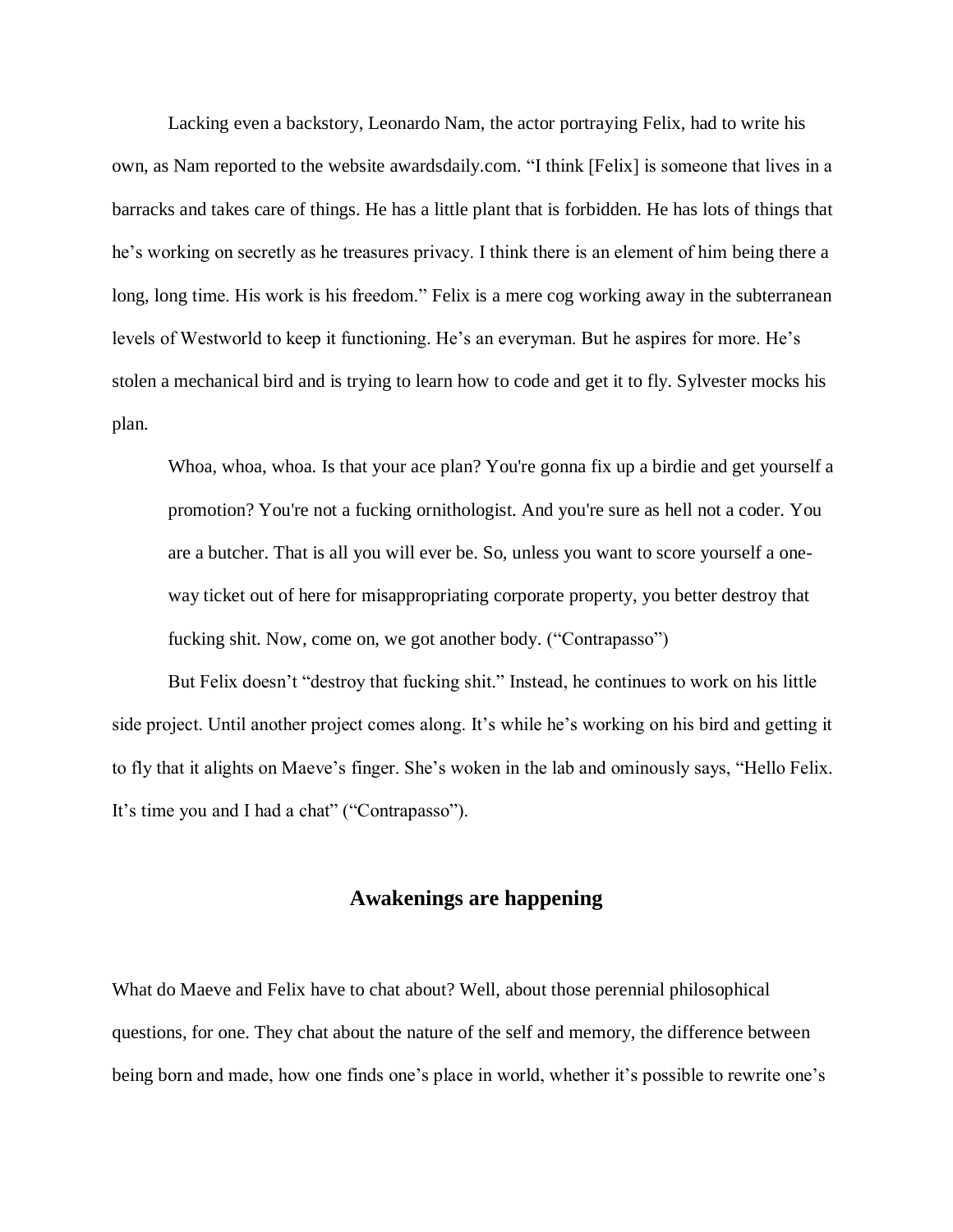story. While sitting deep in the lower levels of the technological theme park that is Westworld, they attempt to come to terms with the impact of technology on these philosophical matters.

But Westworld is more than a theme park. It's also of course a television show and a television show about living with our screens and technologies. As Maeve and Felix conspire together, they spend a lot of time doing what we do in our daily loops. They stare at screens, manipulate data, code, chat a lot about technology. And they are both literally waking up to the place of technology in their lives. As Nam notes in a perceptive comment to awardsdaily.com, Felix, our everyman, stands in for us human beings watching Westworld.

There are awakenings that are happening, that's one thing that's running through our storyline. Maeve is starting to wake up, my character is starting to wake up. As she wakes up, I'm like the audience. I'm waking up, too. For Maeve, there is a new kind of relationship that she's experiencing with me. Previously, she's only been programmed to deal with death or deal with being in diagnostic mode. But me, I'm an 'other.'

And there are awakenings happening among our hosts. One of Dolores' regular loops has her waking up in her bed, always ready to confront a new day. Maeve too of course is waking up. The show literally has her waking up over and over again, including from death, as she keeps dying in order to make her way back to Livestock Management and Felix and a growing awareness of her place in this technological side show. Maeve and Felix are both trying to come to terms with what it means to live in the massive presence of technology; Felix who labors in the belly of the techno-social world that is Westworld and is waking up to the manner in which the technology, the hosts, is treated, and Maeve who is waking up to her own status as one of the servants built and enslaved by this technology. They're chatting about and beginning to examine the technological foundation of their world. And as they awaken, perhaps too so do we viewers.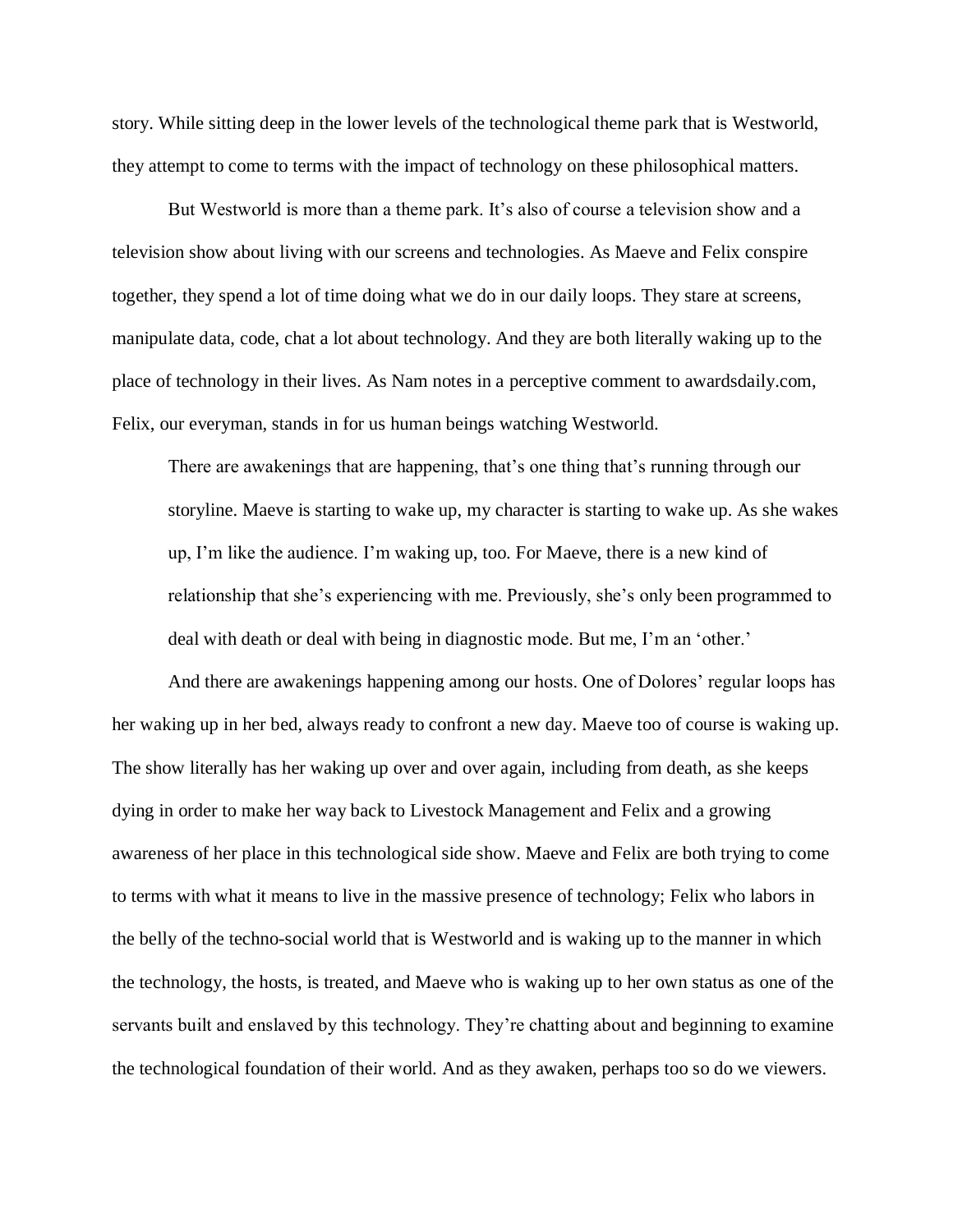In *The Whale and the Reactor* the philosopher of technology Langdon Winner observes that our world has been remade by technology but that so often we human beings continue posing and answering our perennial philosophical questions without ever thinking about the impact of technology on our lives and on the answers to those questions.<sup>1</sup> Technologies are simply tools that occupy the background and don't deserve much thought. But this is a mistake, Winner argues. Technologies in fact structure human activity. And as we build our world according to our technological plans, that built world in turn reshapes us. Our habits, perceptions, sense of self, understanding of place—all those perennial philosophical concerns—are powerfully restructured, Winner argues, by modern technological developments. Winner suggests we need to wake up from our technological somnambulism, our sleepwalking through our technological world, and begin to critically discuss the impact of technology on our lives.

Our relationship to technology and the manner in which technology is transforming our world is something akin to the hosts' relationship to photographs that they are unable to see or process. When Hector is shown a photograph of a modern train and other advanced technological objects, he responds, "They don't look like anything to me." We often find ourselves in a similar situation, treating our technologies as just stuff, neutral tools that don't shape or otherwise impact our lives. We too have been wandering through an extended dream, Winner says, and it's time to wake up. It's time to have a chat about technology.

But how should that chat go? What story should we tell about living with technology? Returning to *Westworld*, we see that it offers us at least a couple of alternatives, perhaps most clearly in the contrast between the Man in Black, on one hand, and Felix and Maeve, on the other.

 $\overline{a}$ 

<sup>1</sup> Langdon Winner, *The Whale and the Reactor*. (Chicago: The University of Chicago Press: 1986).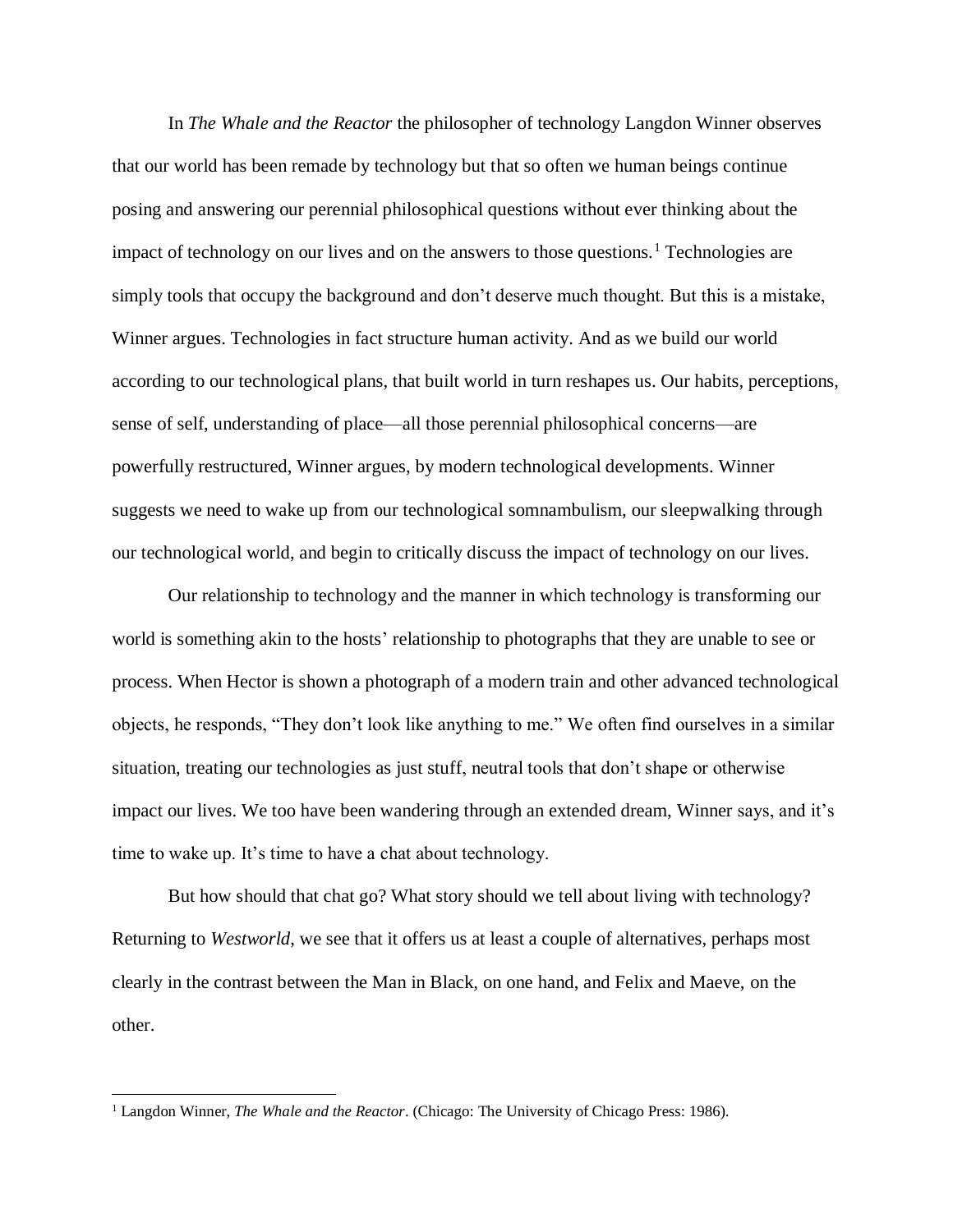# **A Fucking Piece of Work Born in Westworld**

On the surface, the Man in Black seems to be world's away from Felix and Maeve. He's a titan, we're told, a god of industry. We learn that he has a controlling stake in Westworld, so he literally owns Maeve and is Felix's boss. While Felix can't afford to visit Westworld, the Man in Black has been, shall we say, a loyal repeat customer. He's on a first-name basis with the Westworld creator, Robert Ford. And he plays Westworld with relish.

In other ways, though, the Man in Black, like both Felix and Maeve, is troubled by some of those same perennial philosophical questions: who am I? what am I? what is my place? We learn that the Man in Black is disillusioned about the "outside" world. As he tells Teddy, "The world out there, the one you'll never see, was one of plenty. A fat, soft teat people cling to their entire life. Every need taken care of... except one...Purpose, meaning. So they come here. They can be a little scared, a little thrilled, enjoy some sweetly affirmative bullshit, and then they take a fucking picture and they go back home" ("Contrapasso"). He prefers the order and routine of Westworld to the outside world, which he says is "just chaos." And like Felix and Maeve, the Man in Black is looking for meaning. There's a deeper meaning hiding under Westworld, he tells Teddy, "something true" ("Contrapasso"). And as Ford observes in a conversation with the Man in Black, "You were looking for the park to give meaning to your life" ("The Bicameral Mind").

The Man in Black is like Felix in another interesting way. He too doesn't have a backstory. At least not one that we viewers are privy to. A central conceit of season one of *Westworld* was the puzzle behind the Man in Black. Who was he really? What is his place in the show? Why does he keep exacting such suffering on Dolores? As the first season unfolds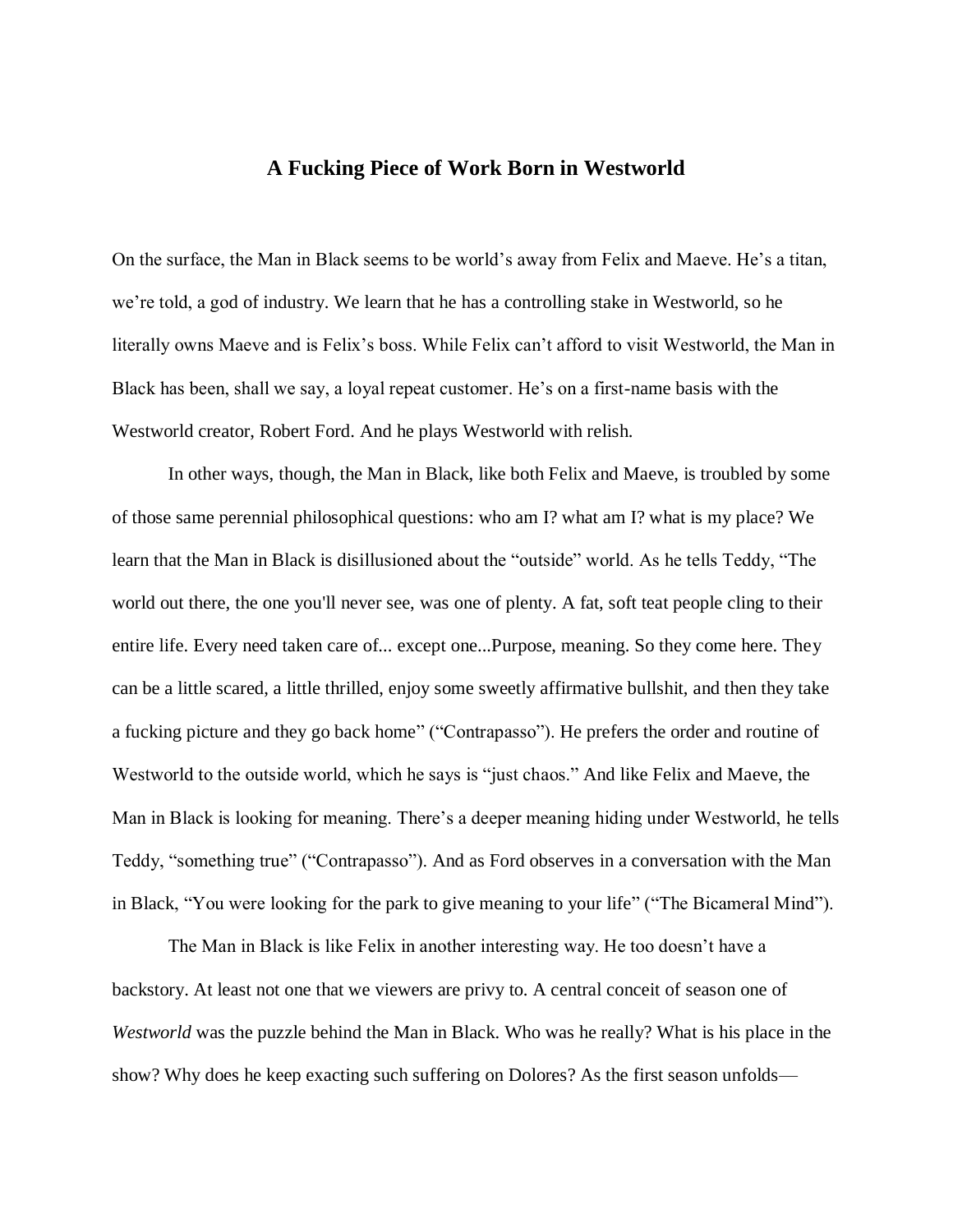spoiler alert!—we learn that the Man in Black is in fact William, the reluctant visitor to Westworld and sidekick, at least at first, of Logan. William isn't initially all that enamored of Westworld, until he meets Dolores, and then he eventually comes to agree with Logan's assessment that Westworld seduces everybody eventually. Westworld answers that question William's been asking himself: who are you really? As William tells Dolores, "I used to think this place was all about... pandering to your baser instincts. Now I understand. It doesn't cater to your lowest self, it reveals your deepest self. It shows you who you really are" ("Trompe L'Oeil").

The Man in Black tells the host Lawrence, "I've been coming here for thirty years. In a sense I was…I was born here" ("Chestnut"). William found his true self in Westworld. As Logan says to William, "I told you this place would show you who you really are. You pretend to be this weak, moralizing little…asshole, but, really, you're a fucking piece of work" ("The Bicameral Mind"). Having discovered his true self, William sets out to take charge of Delos, invest in Westworld, and dominate the park. As we piece together the Man in Black's backstory, we learn that William almost went mad searching for Dolores and that when he finds her, her memory had been wiped and he means nothing to her. William finds himself but loses his connection to technology.

Dolores becomes just another toy to William. He purchases the park as his own playground. He inflicts every kind of deprivation on Dolores and Maeve and Lawrence and any other host that crosses his path. As he searches for his self and for a sense of meaning and place, the Man in Black seeks to control and dominate the technological world he has bought and paid for. William gave himself over to the technology and it didn't save him, so he puts on the black hat and choses instead to dominate it. While William initially treated Dolores as special, as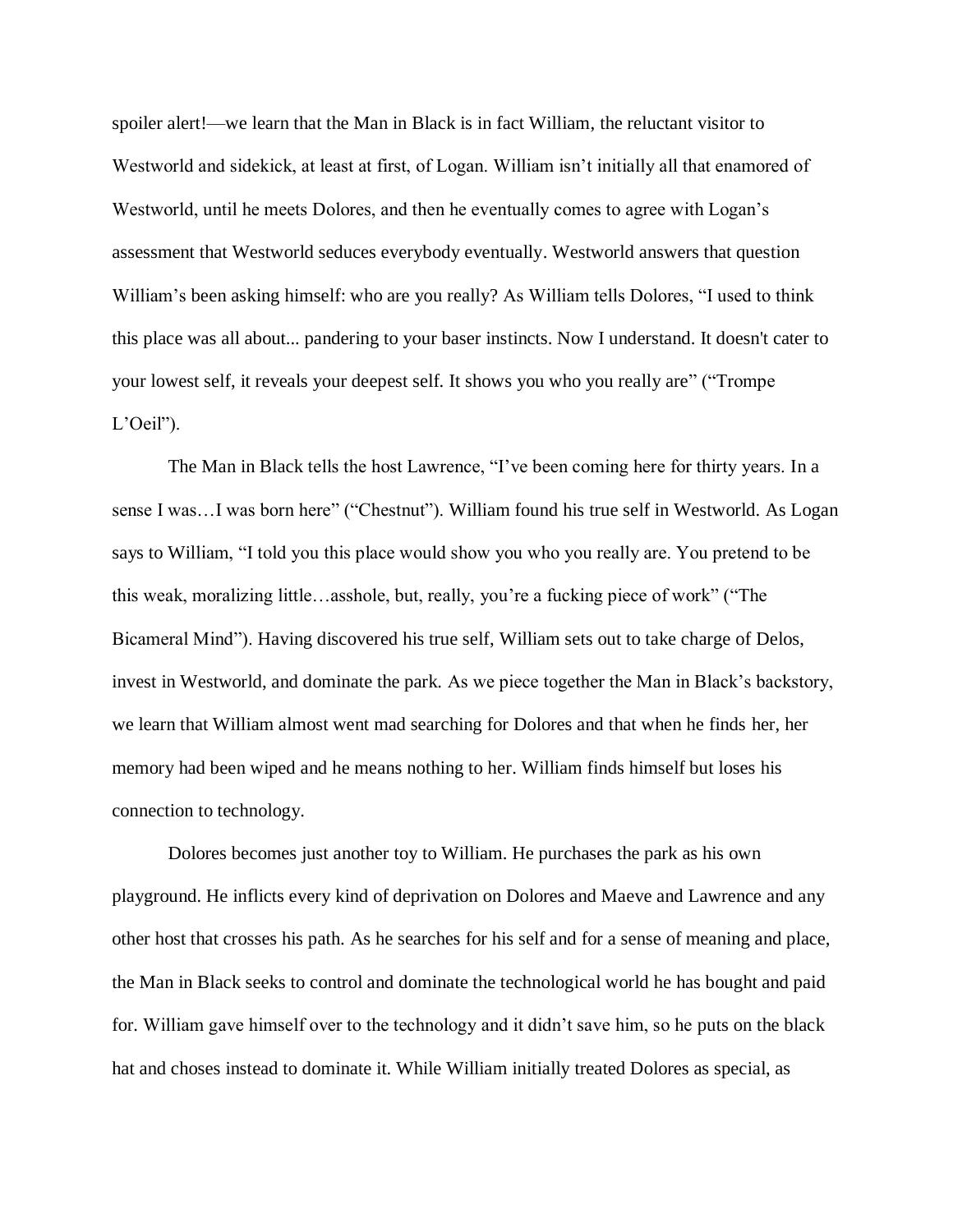almost human, the Man in Black treats her as an it—just a tool to be used and abused while he plays the game that is Westworld. Rather than enter into a relationship with technology, he buys it and then goes about systematically abusing his new toy. It becomes the ultimate commodity to him, just a thing to be abused as he works out his own demons.

The Man in Black flees the real world and immerses himself in Westworld as a form of escape. But rather than forging a relationship with his technological milieu, with his technological world, he seeks to dominate it, beat it into submission, make it reveal its hidden depths and secrets. He remains aloof, separate from the technology, as he tries to bend it to his will and make it reveal its secrets. He never fully wakes up to the reality of the technology and to technology as a form of life—it stays a mere thing to be used for his own purposes, rather than having a reality of its own. We might even say that the Man in Black is something like Hector, in this regard. He sees the technology which surrounds him, the hosts, especially Dolores, but it doesn't really mean anything to him.

#### **You can be Whoever the Fuck You Want**

Like Felix and the Man in Black, Maeve too is struggling with her sense of self. As we learn in "Chestnut," in her backstory she is afraid to live and is only free in her dreams, until she crosses the shining sea and discovers that in the new world, "you can be whoever the fuck you want" ("Chestnut"). The only problem, of course, is that as Maeve finishes telling this story, we learn that she is in analysis mode and is having her personality tweaked by a technician. Maeve's backstory is a lie, which she soon discovers. Everything she does has been programmed into her. When Maeve sees her own thoughts and words played out on Felix's handheld device, she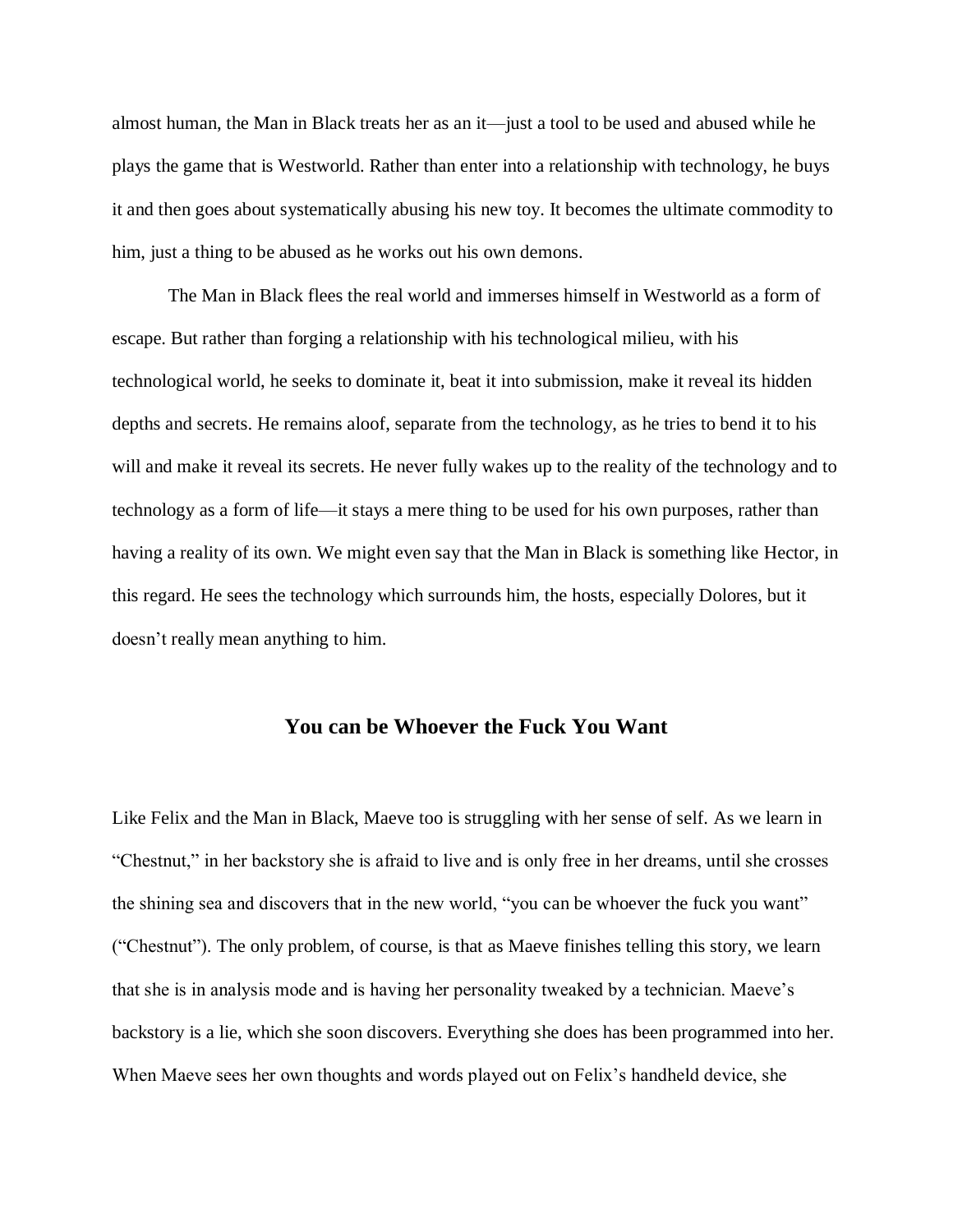initially shuts down. She can't reconcile her memories of being at the Mariposa for ten years with her memories of being a mother. Her character begins to fragment, as she tells Felix and Sylvester: "What the hell is happening to me? One moment, I'm with a little girl in a different life. I can see her. Feel her hair in my hands, her breath on my face. The next, I'm back in Sweetwater. I can't tell which is real" ("Trace Decay").

When Maeve wakes up from her dream, employing the counting device she had previously shared with Clementine, she wakes up not in her bed but on the operating table being worked on by Felix and Sylvester. And she witnesses the cruelties inflicted on the hosts, including on a bloodied Teddy who is lying like so much detritus on the floor in Livestock Management. It's through Maeve's eyes that Felix witnesses and wakes up to the consequences of the brutalization of technology—the bloodied, mangled bodies of hosts being hosed down.

But as Maeve comes to realize that her life is a story, initially scripted by others and told to others for their amusement, she comes to realize that she can begin to narrate her own story. As she so aptly puts it, "Time to write my own fucking story" ("Trace Decay"). The next time we see Maeve strolling through Sweetwater, she's narrating events, controlling the action. She learns to code, much like Felix does, but with her bulked-up bulk apperception, she quickly learns that she can take command of the technology. Maeve comes to understand how technology is implicated in her sense of self, her nature as a host, the place she occupies in the world. And in coming to appreciate this, she comes to understand how to use that technology to begin to narrate her own story.

As Maeve comes to understand how technology structures her life, she initially uses that understanding to find a way out of her technological prison. She comes to believe that every relationship she has had has been fake—with Clementine, with her daughter. And she tries to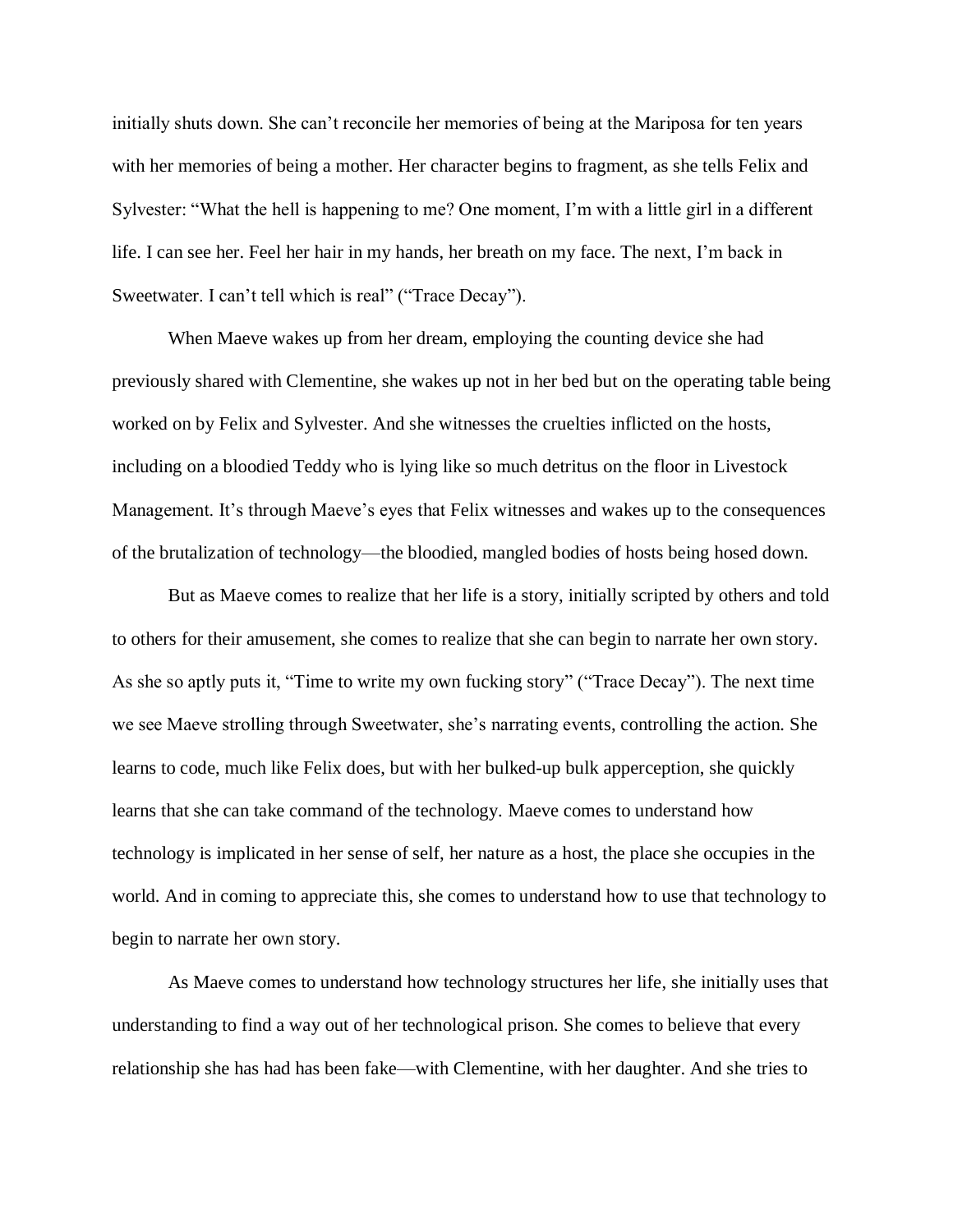extricate herself from Westworld—pursuing a rebuild to remove the explosive device implanted in her spine and asking Bernard to delete the memories of her daughter. But then, just before departing Westworld, she has one last visit with Clementine and she learns the location of her daughter. When she finally has the opportunity to leave, she seemingly decides to stay and search for her daughter.

Who Maeve is is a product of technology. Her self, her place in the world, her very nature as a host is the product of a vast technological network. As Maeve faces those same perennial questions confronting Felix and the Man in Black, she has to come to terms with the place of technology in her life, with the manner in which her life is mediated by the very technology she seeks to escape from. Maeve has the opportunity to escape her technological milieu, to exit the game that is Westworld, but she chooses to stay and fight for her daughter, to continue to create her story, writing her narrative within the technological world. She can be whoever the fuck she wants, and she chooses to be mother to her daughter, and quite possibly forge an unlikely alliance with a terrible human being.

#### **Some Weird Interspecies Simpatico Going On**

Over the course of their strange relationship, Felix and Maeve struggle with those perennial philosophical questions and the manner in which technology challenges easy answers. Maeve challenges Felix to articulate just what makes them different, grasping his hands in hers and observing, "we feel the same" ("The Adversary"). Felix comes to see his world afresh through Maeve's eyes. While he's worked on the butchered and bloodied bodies of the hosts for years, he comes to see them differently as he walks through Livestock Management with Maeve by his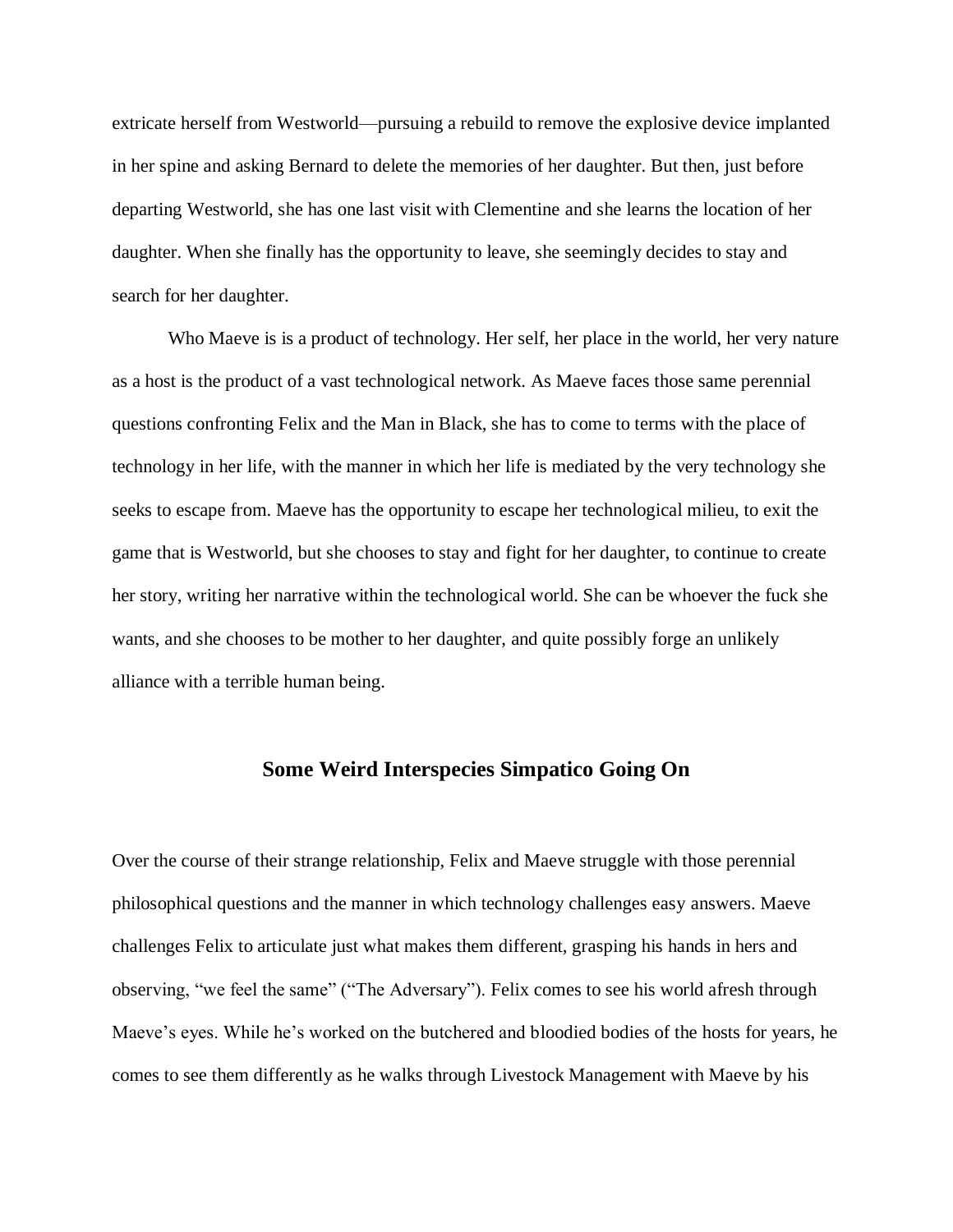side, witnessing through her perspective the atrocities he has been daily surrounded with. And Felix comes to acknowledge Maeve's humanity. While recognizing that Felix and Maeve had some "weird interspecies simpatico going on," Sylvester plans to "brick" Maeve, literally turning her into an unthinking material object, objecting that "she was a fucking host. This was never gonna end another way." But Felix isn't party to the plan. As Maeve observes, "Turns out your friend has a little more compassion than you. He couldn't snuff out a life just like that" ("Trace Decay"). Felix has come to recognize that she's not a brick, but a life.

While Felix comes to recognize and acknowledge Maeve's humanity, she in turns confirms him in his own humanity. When Felix is confronted with the body of Bernard and the realization that Bernard is a host, he momentarily looks at his own hands, the hands that Maeve earlier had held in her own, and doubts his own status as a "born" human being. It's Maeve that affirms his humanity: "Oh, for fuck's sake. You're not one of us. You're one of them. Now fix him" ("The Bicameral Mind"). But even in recognizing that he is one of them, Maeve recognizes he's a terrible one of them. Shortly before she is to board the train to leave Westworld, Felix hands her information on how to locate her daughter and asks her if she is going to be okay. Meave replies, "Oh, Felix. You really do make a terrible human being. And I mean that as a compliment" ("The Bicameral Mind").

Felix is one of the rare human beings in Westworld to forge a meaningful relationship with the technology with which he is surrounded. He has awoken to his technological condition and has learned to care for technology, whether the bird he teaches to take wing or Maeve, the host hell bent on telling her own story. But Maeve's story can only be told with the recognition and help she has received from Felix. It's clear from Felix and Maeve that the story they are writing is jointly authored, that there is indeed some weird interspecies simpatico going on.